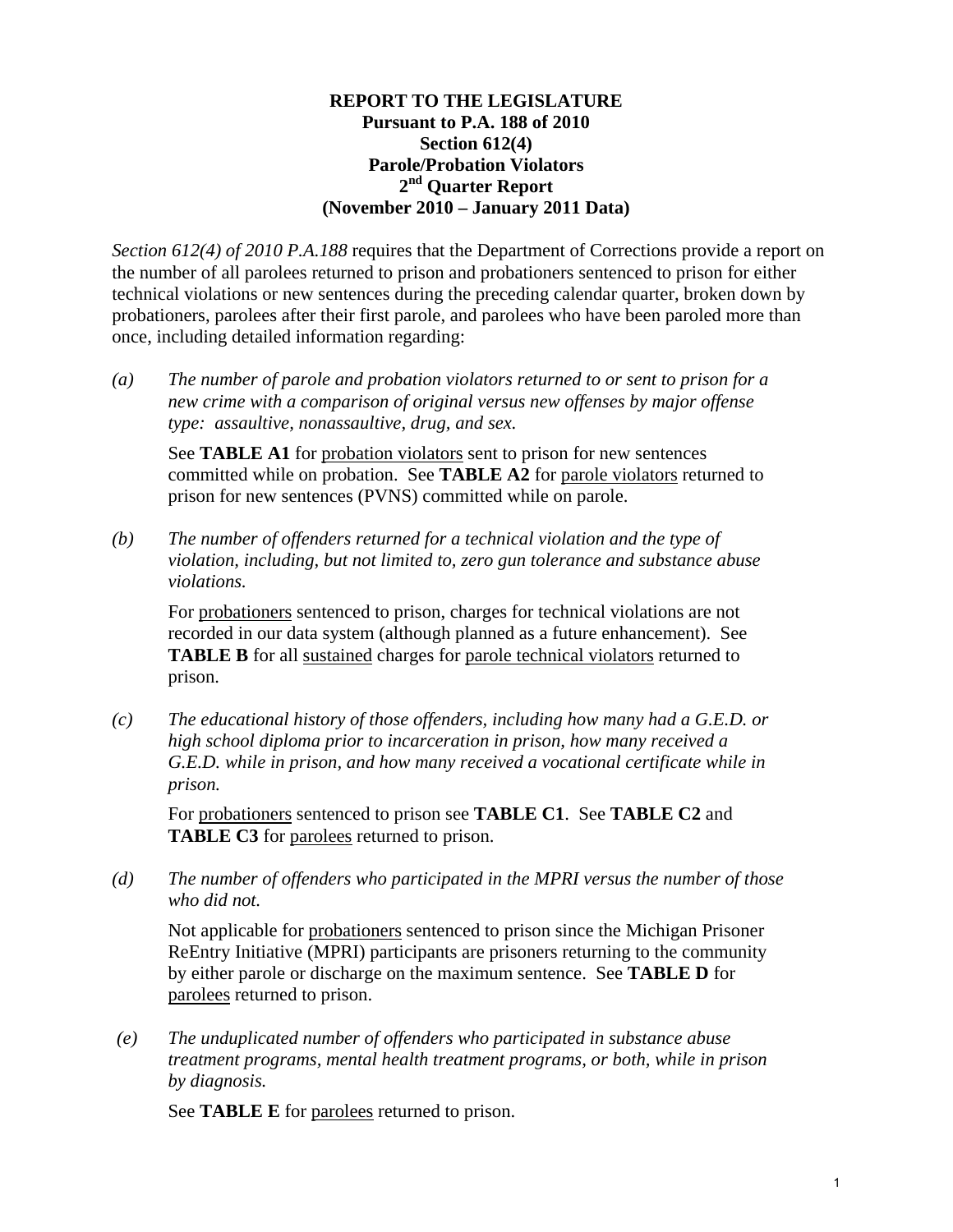# **SUMMARY TABLE**

# **A. Probationers Committed to Prison by Commitment Type**

#### **November 1, 2010 - January 31, 2011**

| <b>Commitment Type</b>                 | N   |  |
|----------------------------------------|-----|--|
| <b>Probation Violator Technical</b>    | 198 |  |
| <b>Probation Violator New Sentence</b> | 309 |  |
| Total                                  | 507 |  |

# **B. Parole Violators Returned to Prison by Return Type**

| <b>Return Type</b>                                                      | <b>First Parole</b> | Reparoles | Total      |
|-------------------------------------------------------------------------|---------------------|-----------|------------|
| <b>Parole Violator Technical</b><br><b>Parole Violator New Sentence</b> | 435<br>320          | 179<br>82 | 614<br>402 |
| Total                                                                   | 755                 | 261       | 1.016      |

# **November 1, 2010 - January 31, 2011**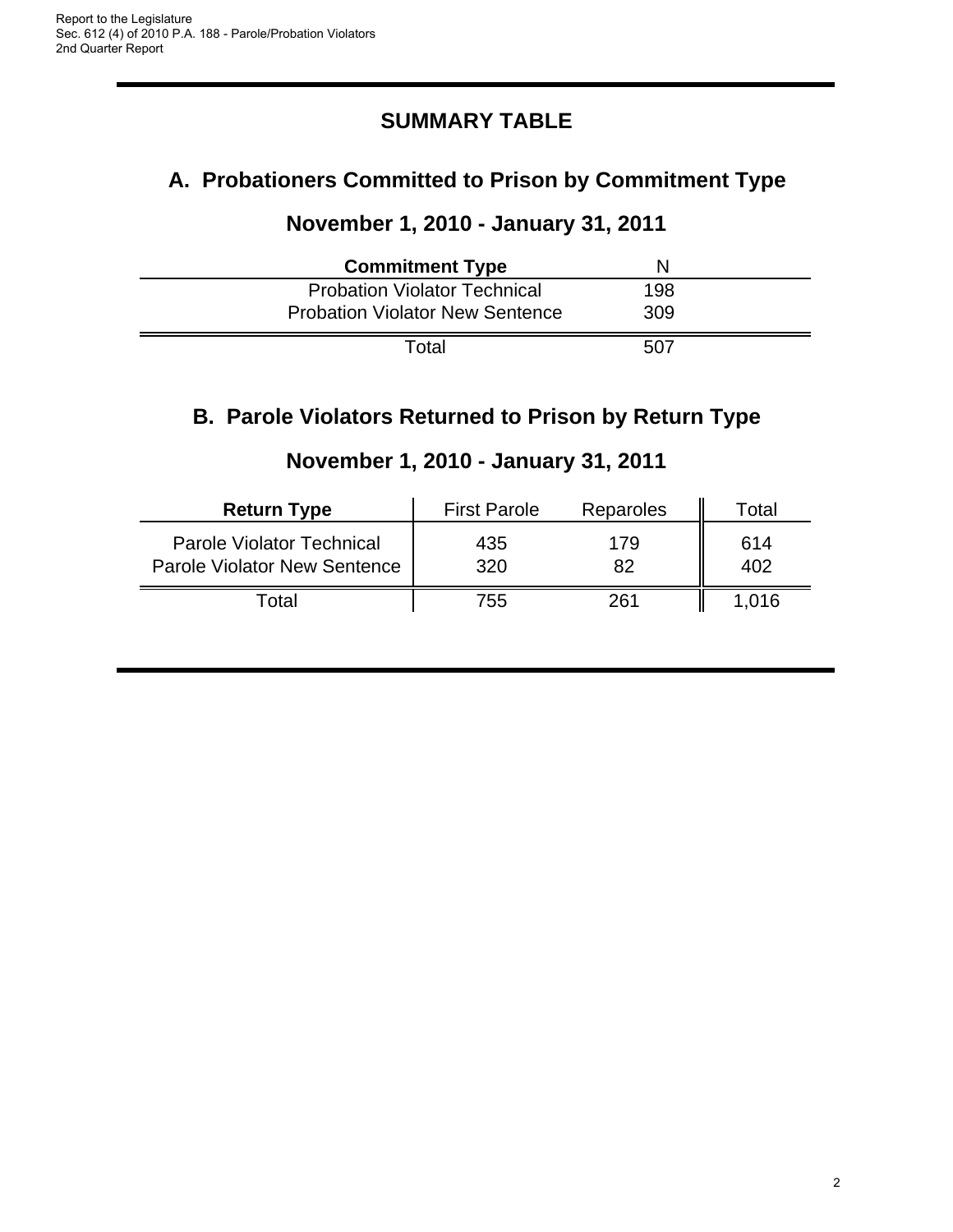# **TABLE A1: Probation Violators Sent to Prison For New Sentences Committed while on Probation By Original Crime versus New Crime:**

#### **November 1, 2010 - January 31, 2011**

|                            | <b>New Crime on Probation</b> |            |      |               |       |
|----------------------------|-------------------------------|------------|------|---------------|-------|
| <b>Original Probation</b>  |                               | Other      |      | Other         |       |
| <b>Crime</b>               | <b>CSC</b>                    | Assaultive | Drug | Nonassaultive | Total |
| <b>CSC</b>                 | 5                             |            |      |               |       |
| <b>Other Assaultive</b>    | 3                             | 41         | 5    | 22            | 71    |
| Drug                       | າ                             | 21         | 22   | 22            | 67    |
| <b>Other Nonassaultive</b> |                               | 52         | 11   | 96            | 160   |
| Not Reported*              |                               |            |      |               |       |
| Total                      |                               | 117        | 38   | 143           | 309   |

Note: Probation technical violators sent to prison may have pending charges for offenses committed while on probation, but the above table includes only probation violators committed with a new sentence.

\* Most commonly due to out of state probation cases where the original probation offense is not recorded.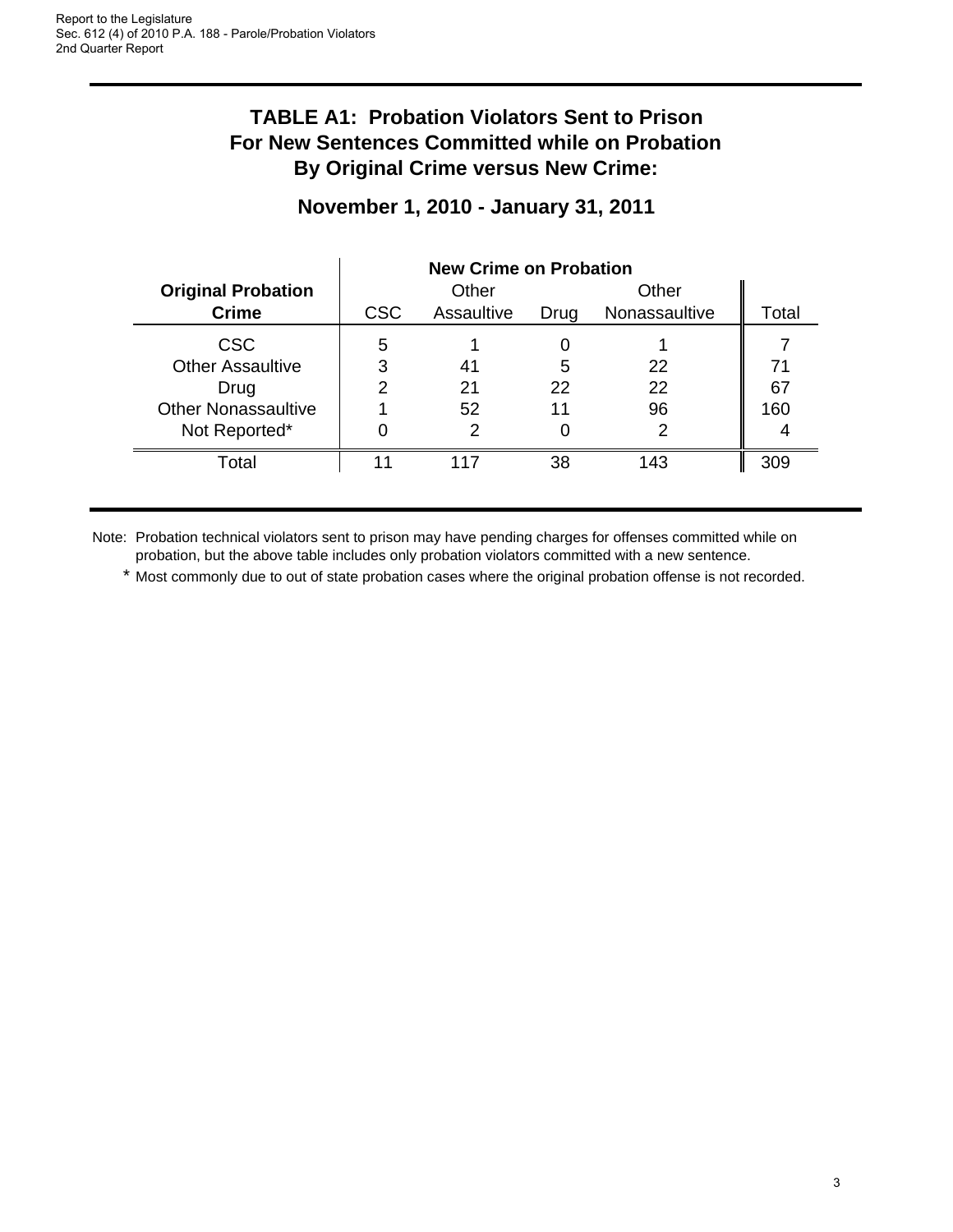# **TABLE A2: Parole Violator New Sentence (PVNS) Intake First Parole versus Reparole By Original Crime versus New Crime:**

**November 1, 2010 - January 31, 2011**

| <b>Original Crime</b>      | <b>New Crime on Parole</b> |            |      |               |       |
|----------------------------|----------------------------|------------|------|---------------|-------|
| from which                 |                            | Other      |      | Other         |       |
| <b>Paroled</b>             | <b>CSC</b>                 | Assaultive | Drug | Nonassaultive | Total |
| <b>CSC</b>                 | 6                          |            |      |               | 10    |
| <b>Other Assaultive</b>    | 3                          | 36         |      | 38            | 86    |
| Drug                       |                            | 5          | 31   | 10            | 46    |
| <b>Other Nonassaultive</b> | 2                          | 45         | 18   | 113           | 178   |
| Total                      |                            | 86         | 59   | 164           |       |

# **PVNS - First Parole from Current Prison Term**

# **PVNS - Reparole from Current Prison Term**

| <b>Original Crime</b>      | <b>New Crime on Parole</b> |            |      |               |       |
|----------------------------|----------------------------|------------|------|---------------|-------|
| from which                 |                            | Other      |      | Other         |       |
| <b>Paroled</b>             | <b>CSC</b>                 | Assaultive | Drug | Nonassaultive | Total |
| <b>CSC</b>                 |                            |            |      | 3             | 3     |
| <b>Other Assaultive</b>    |                            | 13         |      | 12            | 27    |
| Drug                       |                            |            |      | 3             | 10    |
| <b>Other Nonassaultive</b> |                            | 15         | 5    | 22            | 42    |
| Total                      |                            | 29         | ィク   |               | 82    |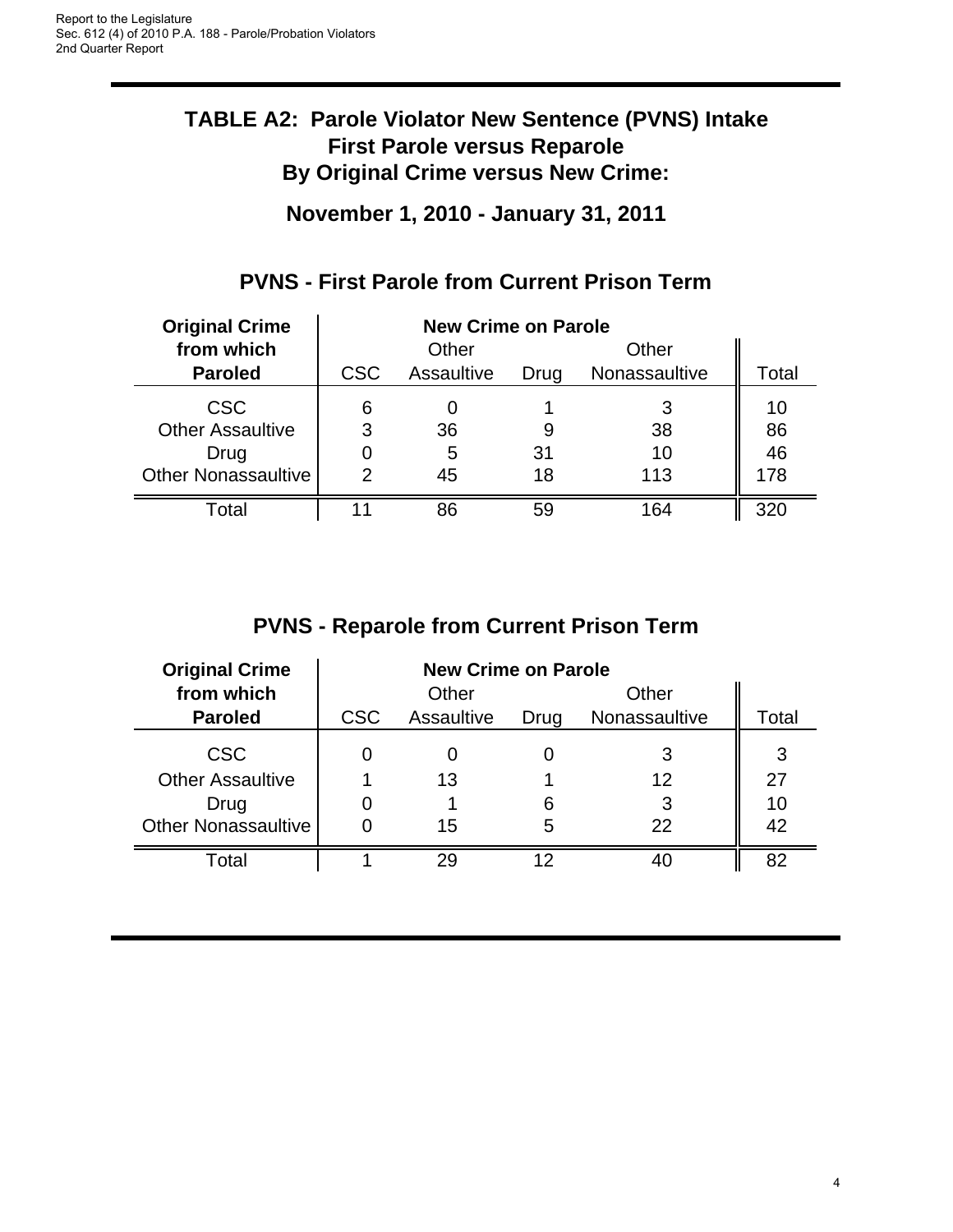#### **TABLE B: All Sustained Charges for Parole Violator Technical Returns to Prison\***

#### **First Parole from Current Prison Term**

#### **November 1, 2010 - January 31, 2011**

| Charges*                                                          | N              |
|-------------------------------------------------------------------|----------------|
| 01 Contact Agent No Later Than First Business Day After Release   | 155            |
| 02 Must Not Change Residence                                      | 56             |
| 03 Must Not Leave State                                           | 33             |
| 04 Not Engage In Any Behavior That Constitutes A Violation        | 550            |
| 05 Comply With Alcohol And Drug Testing Ordered By Field Agent    | 12             |
| 06 Not Associate With Anyone You Know To Have A Felony Record     | 41             |
| 07 Must Not Own Or Possess A Firearm                              | 23             |
| 07 Must Not Own, Possess Or Use Any Object As A Weapon            | 2              |
| 08 Must Not Own, Possess Or Use Any Object As A Weapon            | 30             |
| 1.0 No Contact With Any Child                                     | 56             |
| 1.1 Not Provide Care Or Live In Home W/Child 17 Or Under          | 8              |
| 1.11 Sex Offender Registration, Provide Address Data & Id         | 27             |
| 1.12 Not Own Computer Or Device Capable Of Connecting To Internet | 35             |
| 1.13 Must Not Use Sex Phones Numbers Or Services                  | 2              |
| 1.16 Must Not Have Child Clothing, Toys Or Games                  | 1              |
| 1.2 Responsible Adult Present If With Child 17 Or Under           | 3              |
| 1.3 No Romantic Relationship With Person Associated W/Child       | 16             |
| 1.4 Not Purchase/Possess/Use Sexually Stimulating Material        | 31             |
| 1.5 Treatment Program (Sex Offender) As Approved By Agent         | 7              |
| 1.7 500' From Parks/Public Pool/Playground/Arcades                | 1              |
| 1.7 500' From Parks/Public Pool/Playground/Child Care/Pre-Schls   | $\overline{c}$ |
| 1.8 Must Not Have Child Clothing, Toys Or Games                   | 7              |
| 1.9 Not Possess/Use Photo Equipment/Photo Development Equip       | 13             |
| 10 Must Comply W/Special Conditions, Written And Verbal Orders    | 18             |
| 2.0 Not Use/Possess Alcohol/Intoxicants Or In Place Served        | 71             |
| 2.1 Complete Sub Abuse Or Re-Entry Program As Referred By Agent   | 34             |
| 2.1 Complete Sub Abuse Treatment Program As Referred By Agent     | 3              |
| 3.0 Take Medication As Prescribed By Licensed Physician           | 1              |
| 3.1 Participate In Adult Ed/Ged As Ordered By Parole Agent        | 1              |
| 3.3 Treatment Program (Mental Health/Other) Approved By Agent     | 3              |
| 3.4 Complete Program                                              | 20             |
| 3.7 Complete Tether Program                                       | 12             |
| 4.16 Obey All Court Orders                                        | 4              |
| 4.19 Global Positioning System Monitoring                         | 21             |
| 4.19 Must Comply W/Gps Or Ems And Pay Cost For Monitoring         | 36             |
| 4.3 Must Reside At (Location) When Paroled                        | 4              |
| 4.4 Abide By A Specified Curfew As Directed                       | 27             |
| 4.5 No Contact/Or Within 500' Home/School/Employment Of (Name)    | 15             |
| 4.6 No Contact                                                    | 4              |
| 4.7 Not With Any Member Of A Gang/Gang Activities                 | 1              |
| 5.0 May Not Drive Without Agent Consent                           | 3              |
| 5.1 May Not Drive                                                 | 9              |
| 7.0 No Checking Account, Charge Account Or Credit Card            | 2              |
| 99.1 Parole Board Non-Standard Special Condition                  | $\overline{c}$ |

\* Most parolees returned for Technical Violations have multiple charges. Some parolees returned recently for Technical Violations may have pending charges not yet sustained. These numbers reflect only charges sustained through formal hearings.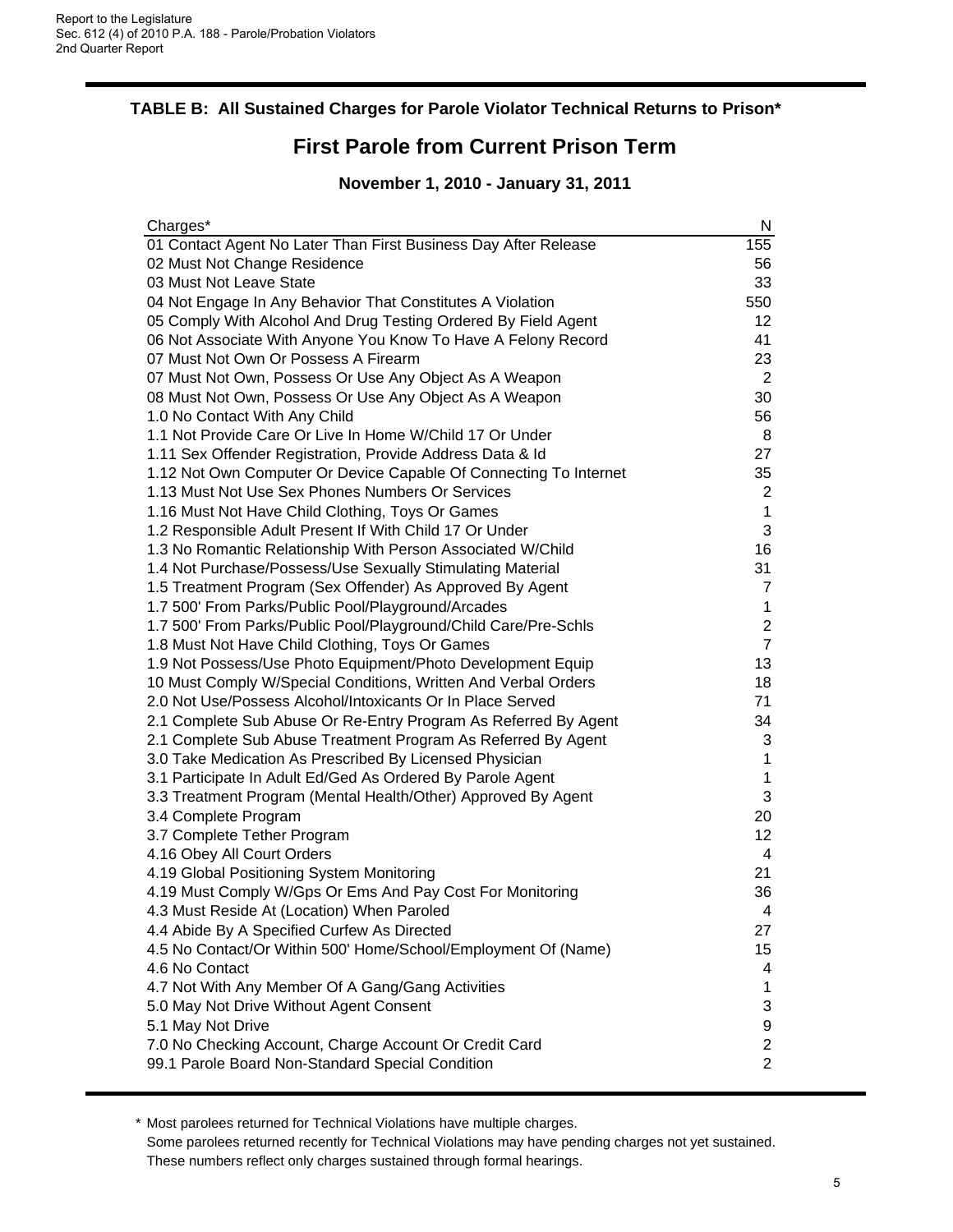#### **TABLE B (cont.): All Sustained Charges for Parole Violator Technical Returns to Prison\***

#### **Reparole from Current Prison Term**

#### **November 1, 2010 - January 31, 2011**

| Charges*                                                          | N                       |
|-------------------------------------------------------------------|-------------------------|
| 01 Contact Agent No Later Than First Business Day After Release   | $\overline{71}$         |
| 02 Must Not Change Residence                                      | 32                      |
| 03 Must Not Leave State                                           | 15                      |
| 04 Not Engage In Any Behavior That Constitutes A Violation        | 155                     |
| 05 Comply With Alcohol And Drug Testing Ordered By Field Agent    | 3                       |
| 06 Not Associate With Anyone You Know To Have A Felony Record     | 5                       |
| 07 Must Not Own Or Possess A Firearm                              | 6                       |
| 08 Must Not Own, Possess Or Use Any Object As A Weapon            | $\overline{7}$          |
| 09 Must Comply Special Conditions, Written And Verbal Order.      | $\mathbf{1}$            |
| 1.0 No Contact With Any Child                                     | 10                      |
| 1.1 Not Provide Care Or Live In Home W/Child 17 Or Under          | $\mathbf 1$             |
| 1.10 Submit To Polygraph As Ordered By Parole Agent               | 1                       |
| 1.11 Sex Offender Registration, Provide Address Data & Id         | 16                      |
| 1.12 Not Own Computer Or Device Capable Of Connecting To Internet | 8                       |
| 1.2 Responsible Adult Present If With Child 17 Or Under           | 1                       |
| 1.3 No Romantic Relationship With Person Associated W/Child       | 3                       |
| 1.4 Not Purchase/Possess/Use Sexually Stimulating Material        | 6                       |
| 1.5 Treatment Program (Sex Offender) As Approved By Agent         | $\overline{\mathbf{4}}$ |
| 1.6 1,000' From Schools And Child Care Centers Without Approval   | $\mathbf 2$             |
| 1.8 Must Not Have Child Clothing, Toys Or Games                   | $\overline{c}$          |
| 1.9 Not Possess/Use Photo Equipment/Photo Development Equip       | $\overline{\mathbf{4}}$ |
| 10 Must Comply W/Special Conditions, Written And Verbal Orders    | $\overline{7}$          |
| 2.0 Not Use/Possess Alcohol/Intoxicants Or In Place Served        | 24                      |
| 2.1 Complete Sub Abuse Or Re-Entry Program As Referred By Agent   | 17                      |
| 2.1 Complete Sub Abuse Treatment Program As Referred By Agent     | $\overline{2}$          |
| 3.0 Take Medication As Prescribed By Licensed Physician           | $\mathbf{1}$            |
| 3.4 Complete Program                                              | $\overline{2}$          |
| 3.7 Complete Tether Program                                       | 5                       |
| 4.16 Obey All Court Orders                                        | 5                       |
| 4.19 Global Positioning System Monitoring                         | 14                      |
| 4.19 Must Comply W/Gps Or Ems And Pay Cost For Monitoring         | 33                      |
| 4.3 Must Reside At (Location) When Paroled                        | $\mathbf{1}$            |
| 4.4 Abide By A Specified Curfew As Directed                       | 10                      |
| 4.5 No Contact/Or Within 500' Home/School/Employment Of (Name)    | $\overline{7}$          |
| 4.6 No Contact                                                    | 9                       |
| 5.0 May Not Drive Without Agent Consent                           | $\overline{\mathbf{4}}$ |
| 5.1 May Not Drive                                                 | 3                       |
| 7.0 No Checking Account, Charge Account Or Credit Card            | 1                       |
|                                                                   |                         |

\* Most parolees returned for Technical Violations have multiple charges.

Some parolees returned recently for Technical Violations may have pending charges not yet sustained. These numbers reflect only charges sustained through formal hearings.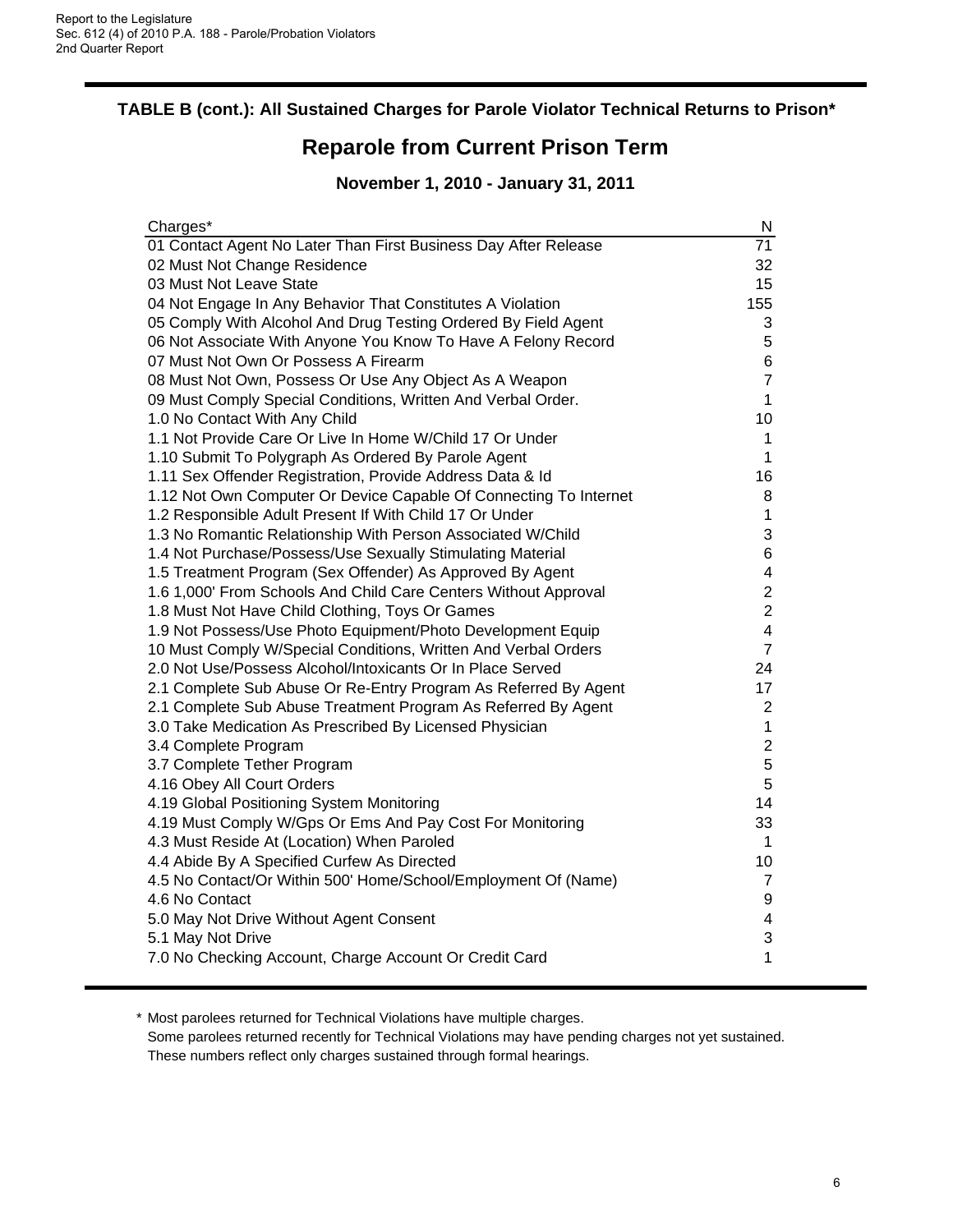# **TABLE C1: Probationers Committed to Prison by Commit Type By Academic Education Status at Time of Prison Admission November 1, 2010 - January 31, 2011**

|                                                                               | No GED         | At Least GED   |   |
|-------------------------------------------------------------------------------|----------------|----------------|---|
| <b>Commitment Type</b>                                                        | or Diploma     | or Diploma     |   |
| <b>Probation Violator Technical</b><br><b>Probation Violator New Sentence</b> | 50.5%<br>54.7% | 49.5%<br>45.3% | 2 |

**\*** Reported academic education status for probation violators committed to prison is now based on data verified in the Offender Education Tracking System (OETS) rather than self-reporting at intake.

 $1$  Subject to pending verification of 3 cases

<sup>2</sup> Subject to pending verification of 2 cases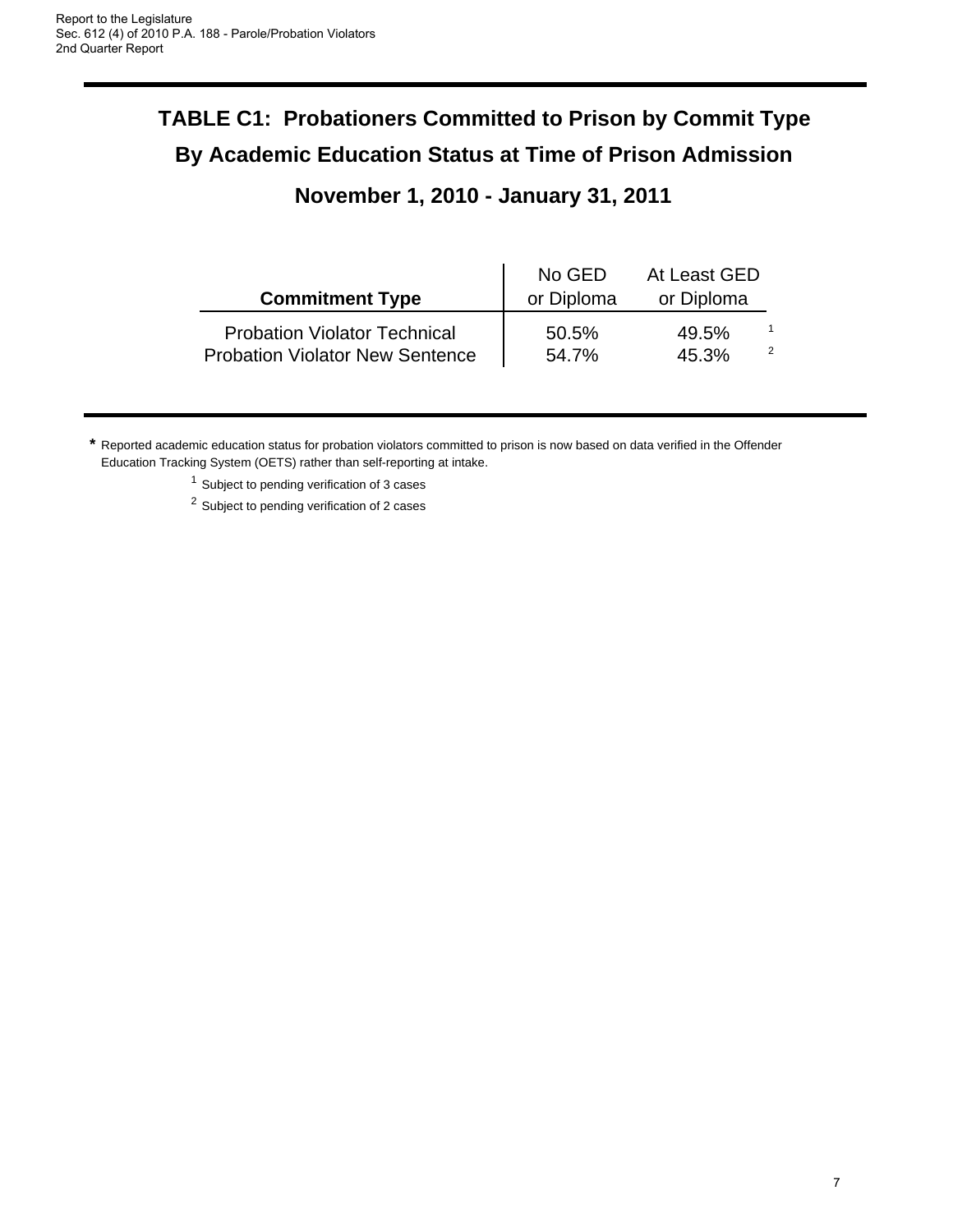#### **TABLE C2: Academic Education Status of Parolees Returned to Prison by Return Type**

**November 1, 2010 - January 31, 2011**

#### **First Parole from Current Prison Term**

|                                                           | <b>GED or Diploma</b>   |                |                                         |                                  |                  |
|-----------------------------------------------------------|-------------------------|----------------|-----------------------------------------|----------------------------------|------------------|
| <b>Return Type</b>                                        | Pending<br>Verification | None           | <b>Before</b><br>Current<br>Prison Term | During<br>Current<br>Prison Term | After<br>Paroled |
| Parole Violator Technical<br>Parole Violator New Sentence | 0.7%<br>$0.0\%$         | 21.8%<br>24.1% | 45.3%<br>55.0%                          | 31.7%<br>19.3%                   | 0.5%<br>1.6%     |

#### **Reparole from Current Prison Term**

|                                                           | <b>GED or Diploma*</b>  |                |                                         |                                  |                  |
|-----------------------------------------------------------|-------------------------|----------------|-----------------------------------------|----------------------------------|------------------|
| <b>Return Type</b>                                        | Pending<br>Verification | None           | <b>Before</b><br>Current<br>Prison Term | During<br>Current<br>Prison Term | After<br>Paroled |
| Parole Violator Technical<br>Parole Violator New Sentence | 0.6%<br>$0.0\%$         | 25.1%<br>22.0% | 46.9%<br>53.7%                          | 26.8%<br>24.3%                   | 0.6%<br>$0.0\%$  |

# **TABLE C3: Parolees Returned to Prison by Return Type Who Received Vocational Certificates in Prison Prior to Parole**

#### **November 1, 2010 - January 31, 2011**

| <b>Parole Violator</b><br><b>Return Type</b> | <b>First</b><br><b>Parole</b> | Reparole |
|----------------------------------------------|-------------------------------|----------|
| Parole Violator Technical                    | 99                            | 36       |
| Parole Violator New Sentence                 | 66                            | 17       |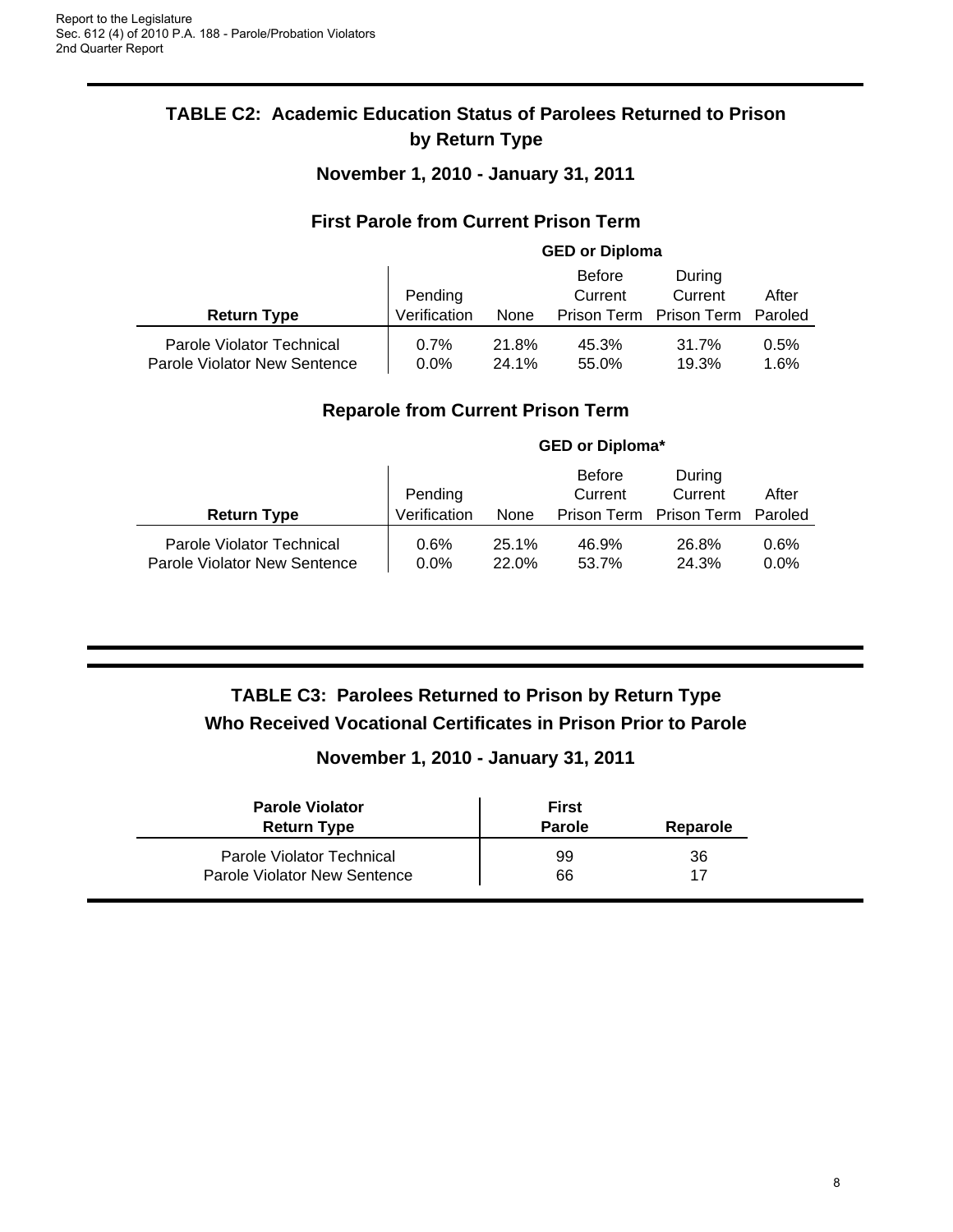# **TABLE D: Parolees Returned to Prison by Return Type By Whether Participated in the Michigan Prisoner ReEntry Initiative\* (MPRI)**

# **November 1, 2010 - January 31, 2011**

| <b>Return Type</b>                                                      | <b>MPRI</b> | <b>MPRI</b> | Total      |
|-------------------------------------------------------------------------|-------------|-------------|------------|
| <b>Parole Violator Technical</b><br><b>Parole Violator New Sentence</b> | 255<br>170  | 180<br>150  | 435<br>320 |
| <sup>-</sup> otal                                                       | 425         | 330         | 755        |

# **First Parole from Current Prison Term**

# **Reparole from Current Prison Term**

| <b>Return Type</b>                  | <b>MPRI</b>    | <b>Not</b><br><b>MPRI</b> | ™otal        |
|-------------------------------------|----------------|---------------------------|--------------|
| <b>Parole Violator Technical</b>    | $\prime\prime$ | 102                       | 179          |
| <b>Parole Violator New Sentence</b> | 33             | 49                        |              |
| Total                               | 110            | 151                       | $26^{\circ}$ |

\* The number of parolees engaged in the MPRI is increasing as the initiative is gradually brought up to scale statewide.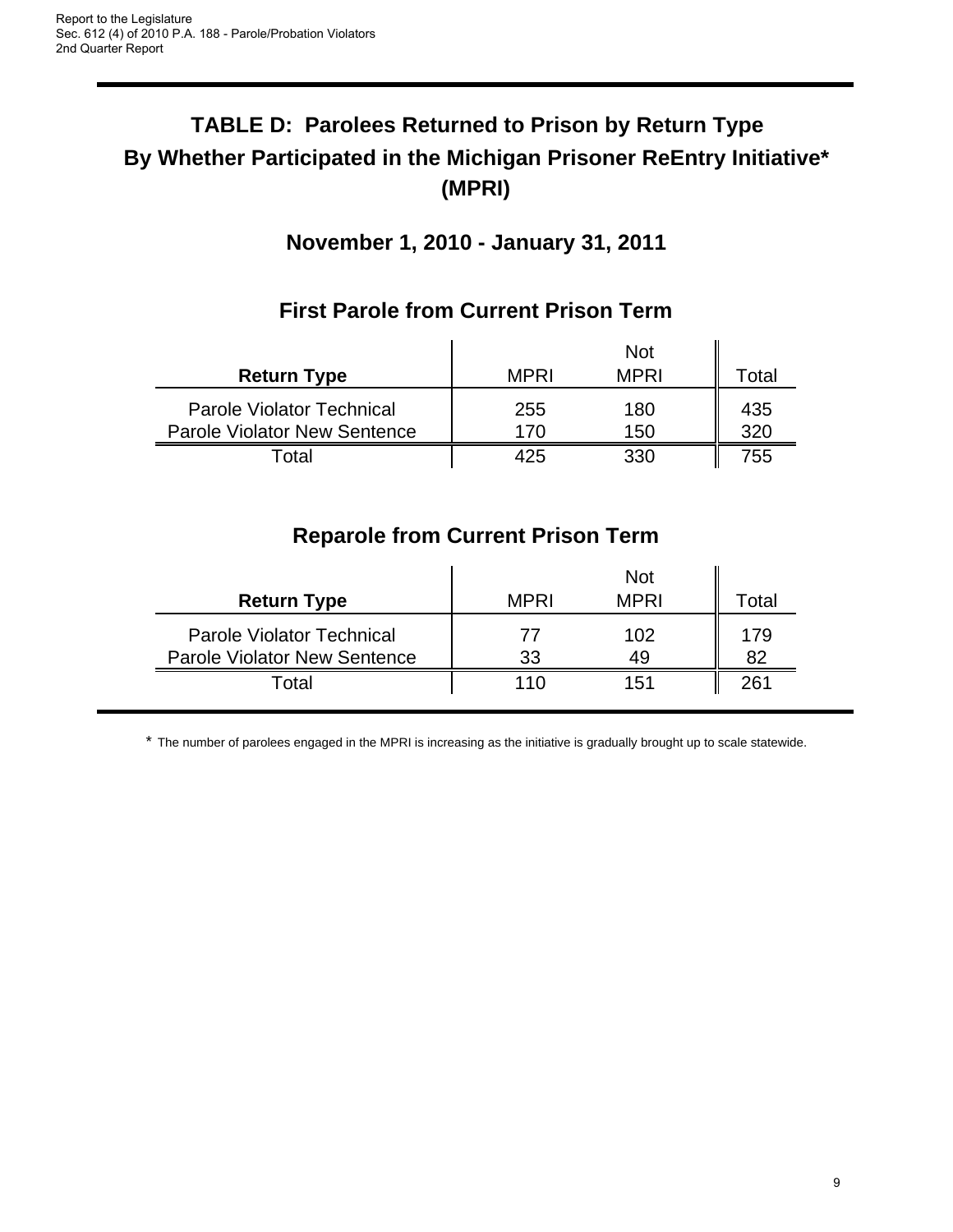#### **TABLE E: Parole Violators Returned to Prison**

**Distribution of Number of Offenders Who Participated in**

#### **Substance Abuse Treatment Programs, Mental Health Treatment Programs,**

#### **or Both, While in Prison by Diagnosis**

**November 1, 2010 - January 31, 2011**

| <b>First Parole - Parole Violator New Sentence</b> | <b>Substance Abuse</b> |
|----------------------------------------------------|------------------------|
|                                                    |                        |

|        |                                                                                   |            | Programs       |                |
|--------|-----------------------------------------------------------------------------------|------------|----------------|----------------|
|        | <b>Mental Health Diagnosis</b>                                                    | <b>Yes</b> | No             | Total          |
|        | No Mental Health Diagnosis                                                        | 149        | 103            | 252            |
| 292.84 | Substance-Induced Mood Disorder                                                   | 1          | 1              | 2              |
| 295.70 | Schizoaffective Disorder                                                          | 2          | 0              | 2              |
| 296.22 | Major Depressive Disorder, Single Episode, Moderate                               |            | 0              |                |
| 296.30 | Major Depressive Disorder, Recurrent, Unspecified                                 | n          |                |                |
| 296.36 | Major Depressive Disorder, Recurrent, In Full Remission                           |            | O              |                |
| 296.54 | Bipolar I Disorder, Most Recent Episode Depressed, Severe With Psychotic Features |            |                |                |
| 296.62 | Bipolar I Disorder, Most Recent Episode Mixed, Moderate                           | o          |                |                |
| 296.7  | Bipolar I Disorder, Most Recent Episode Unspecified                               |            | 0              |                |
| 296.80 | <b>Bipolar Disorder NOS</b>                                                       |            |                | 8              |
| 296.89 | <b>Bipolar Disorder</b>                                                           |            | ი              |                |
| 296.90 | Mood Disorder NOS                                                                 | 16         |                | 17             |
| 298.9  | Psychotic Disorder NOS                                                            | 2          | $\overline{c}$ | 4              |
| 300.00 | <b>Anxiety Disorder NOS</b>                                                       |            |                | $\overline{2}$ |
| 300.01 | Panic Disorder Without Agoraphobia                                                | 2          | ŋ              | $\overline{2}$ |
| 300.21 | Panic Disorder With Agoraphobia                                                   |            | ŋ              |                |
| 300.4  | Dysthymic Disorder                                                                |            | 0              |                |
| 303.90 | <b>Alcohol Dependence</b>                                                         | 0          |                |                |
| 304.00 | <b>Opioid Dependence</b>                                                          | 2          | ი              |                |
| 304.30 | Cannabis Dependence                                                               |            | ი              |                |
| 304.80 | Polysubstance Dependence                                                          |            | 0              |                |
| 307.23 | <b>Tourette's Disorder</b>                                                        |            | 0              |                |
| 309.81 | Posttraumatic Stress Disorder                                                     | 0          |                |                |
| 311    | Depressive Disorder NOS                                                           | 5          | 2              |                |
| 799.9  | <b>Condition Deferred</b>                                                         |            |                | $\overline{2}$ |
| V71.09 | No Diagnosis                                                                      |            |                | 2              |
|        | <b>Total</b>                                                                      | 202        | 118            | 320            |

| <b>First Parole - Parole Violator Technical</b> | <b>Substance Abuse</b> |
|-------------------------------------------------|------------------------|
|                                                 | <b>Drograme</b>        |

|        |                                                                                   | Programs       |             |                |
|--------|-----------------------------------------------------------------------------------|----------------|-------------|----------------|
|        | <b>Mental Health Diagnosis</b>                                                    | <b>Yes</b>     | No          | <b>Total</b>   |
|        | No Mental Health Diagnosis                                                        | 190            | 164         | 354            |
| 292.11 | Substance-Induced Psychotic Disorder, With Delusions                              | 0              | 1           | 1              |
| 295.30 | Schizophrenia, Paranoid Type                                                      | 2              | 1           | 3              |
| 295.70 | Schizoaffective Disorder                                                          | 5              | 2           | $\overline{7}$ |
| 295.90 | Schizophrenia, Undifferentiated Type                                              | 3              | 1           | 4              |
| 296.22 | Major Depressive Disorder, Single Episode, Moderate                               | 0              | 1           | 1              |
| 296.25 | Major Depressive Disorder, Single Episode, In Partial Remission                   | 0              | 1           | 1              |
| 296.26 | Major Depressive Disorder, Single Episode, In Full Remission                      | 0              | 1           | 1              |
| 296.32 | Major Depressive Disorder, Recurrent, Moderate                                    | 1              | 1           | 2              |
| 296.40 | Bipolar I Disorder, Most Recent Episode Hypomanic                                 | 1              | 0           | 1              |
| 296.44 | Bipolar I Disorder, Most Recent Episode Manic, Severe With Psychotic Features     | 1              | 0           | 1              |
| 296.54 | Bipolar I Disorder, Most Recent Episode Depressed, Severe With Psychotic Features | 0              | 1           | 1              |
| 296.56 | Bipolar I Disorder, Most Recent Episode Depressed, In Full Remission              | 1              | 0           | 1              |
| 296.60 | Bipolar I Disorder, Most Recent Episode Mixed, Unspecified                        | 0              | 1           | 1              |
| 296.64 | Bipolar I Disorder, Most Recent Episode Mixed, Severe With Psychotic Features     | 1              | 0           | 1              |
| 296.80 | <b>Bipolar Disorder NOS</b>                                                       | 4              | 0           | 4              |
| 296.89 | <b>Bipolar Disorder</b>                                                           | 0              | 1           | 1              |
| 296.90 | Mood Disorder NOS                                                                 | 12             | 7           | 19             |
| 298.9  | Psychotic Disorder NOS                                                            | 1              | 0           | 1              |
| 300.00 | <b>Anxiety Disorder NOS</b>                                                       | 1              | 0           | 1              |
| 300.01 | Panic Disorder Without Agoraphobia                                                | 0              | 1           | 1              |
| 300.02 | <b>Generalized Anxiety Disorder</b>                                               | 1              | 0           | $\mathbf{1}$   |
| 300.4  | Dysthymic Disorder                                                                | $\overline{2}$ | $\mathbf 0$ | $\overline{2}$ |
| 301.13 | <b>Cyclothymic Disorder</b>                                                       | 1              | $\Omega$    | 1              |
| 304.00 | <b>Opioid Dependence</b>                                                          | 1              | 0           | 1              |
| 304.20 | Cocaine Dependence                                                                | 0              | 1           |                |
| 304.80 | Polysubstance Dependence                                                          | 1              | 0           | 1              |
| 305.20 | <b>Cannabis Abuse</b>                                                             | 0              | 1           | 1              |
| 309.0  | Adjustment Disorder With Depressed Mood                                           | 0              | 1           | 1              |
| 309.28 | Adjustment Disorder With Mixed Anxiety and Depressed Mood                         | 1              | $\Omega$    | 1              |
| 309.81 | <b>Posttraumatic Stress Disorder</b>                                              | 1              | $\Omega$    | 1              |
| 311    | Depressive Disorder NOS                                                           | $\overline{7}$ | 6           | 13             |
| V65.2  | Malingering                                                                       | 0              | 1           | 1              |
| V71.09 | No Diagnosis                                                                      | $\Omega$       | 3           | 3              |
|        | Total                                                                             | 238            | 197         | 435            |
|        |                                                                                   |                |             |                |